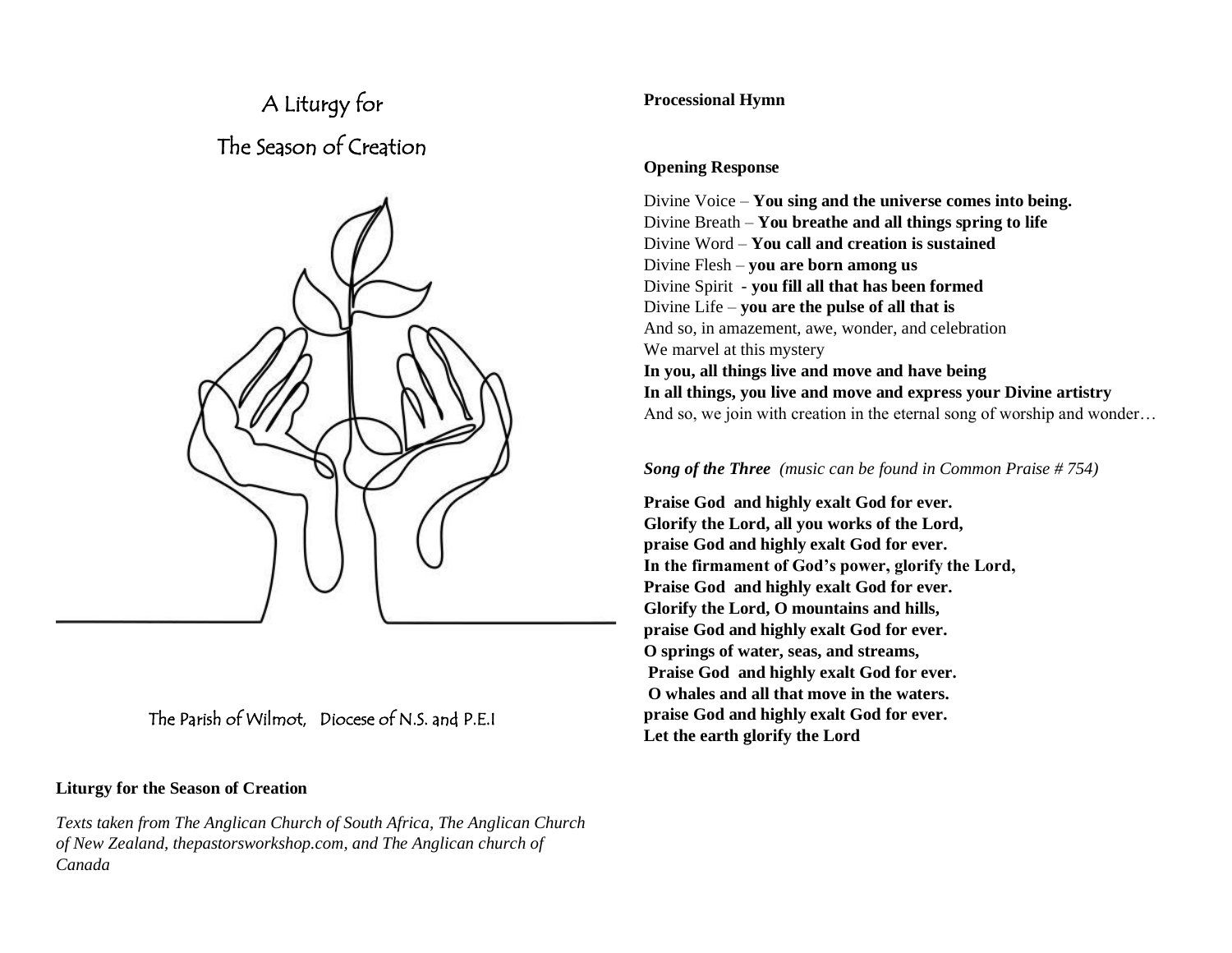**Collect** *(see insert)*

**Proclamation of the Word** *(see insert)*

**First Reading, Psalm, Second Reading, Gradual Hymn, Gospel, Sermon**

**A Statement of Trust and Commitment**

**O God, source of all being, goal of our longing, we believe and trust in you. The whole earth is alive with your glory, and all that has life is sustained by you. We commit ourselves to cherish your world, and to seek your face. O God, embodied in a human life, we believe and trust in you. Jesus, our brother, born of the woman Mary, you confronted the proud and powerful, and welcomes as your friend those of no account. You laboured with us upon the cross and have brought us forth to the hope of resurrection. We commit ourselves to struggle against evil, and to choose life. O God, life-giving Spirit of healing, comfort, integrity and truth, we believe and trust in you. Warm-winged Spirit, brooding over creation, rushing wind and Pentecostal fire, we commit ourselves to work with you in renewing our world.**

**Prayers of the People**

#### **Prayer of Confession**

**Shepherd of Israel, God of hosts, we have turned away from you, neglecting the welfare of your creation, ignoring the plight of your people, trampling on the creatures and the plants you have made, taking from Earth what we cannot give back. We have not helped our neighbors in need, kept peace within our families, or tended the vine you planted in our lives. Forgive us and lead us to a more gracious life. In your compassion, turn us to your way. Restore us, O Lord God of hosts; let your face shine upon us, that we may be saved. Amen**.

#### **Absolution**

May the God of love forgive and strengthen you to live in harmony with all creation. May the Spirit of Love fill your life to overflowing, And may you walk, this day and always, in the footsteps of Christ. **Amen** .

**Sharing of the Peace** 

**Offertory Hymn**

**Prayer Over the Gifts (see insert)** 

**Eucharistic Prayer**

The Lord is here. **God's spirit is with us** Lift up your hearts. **We lift them up to God** Let us give thanks to the Lord, God of all Creation **It is right to give our thanks and praise**

Eternal One,

you spoke the word and all that is in heaven and earth came to be Your Spirit hovered over the primal elements, and you brought forth life in forms innumerable, including this our fragile earth and us among its inhabitants.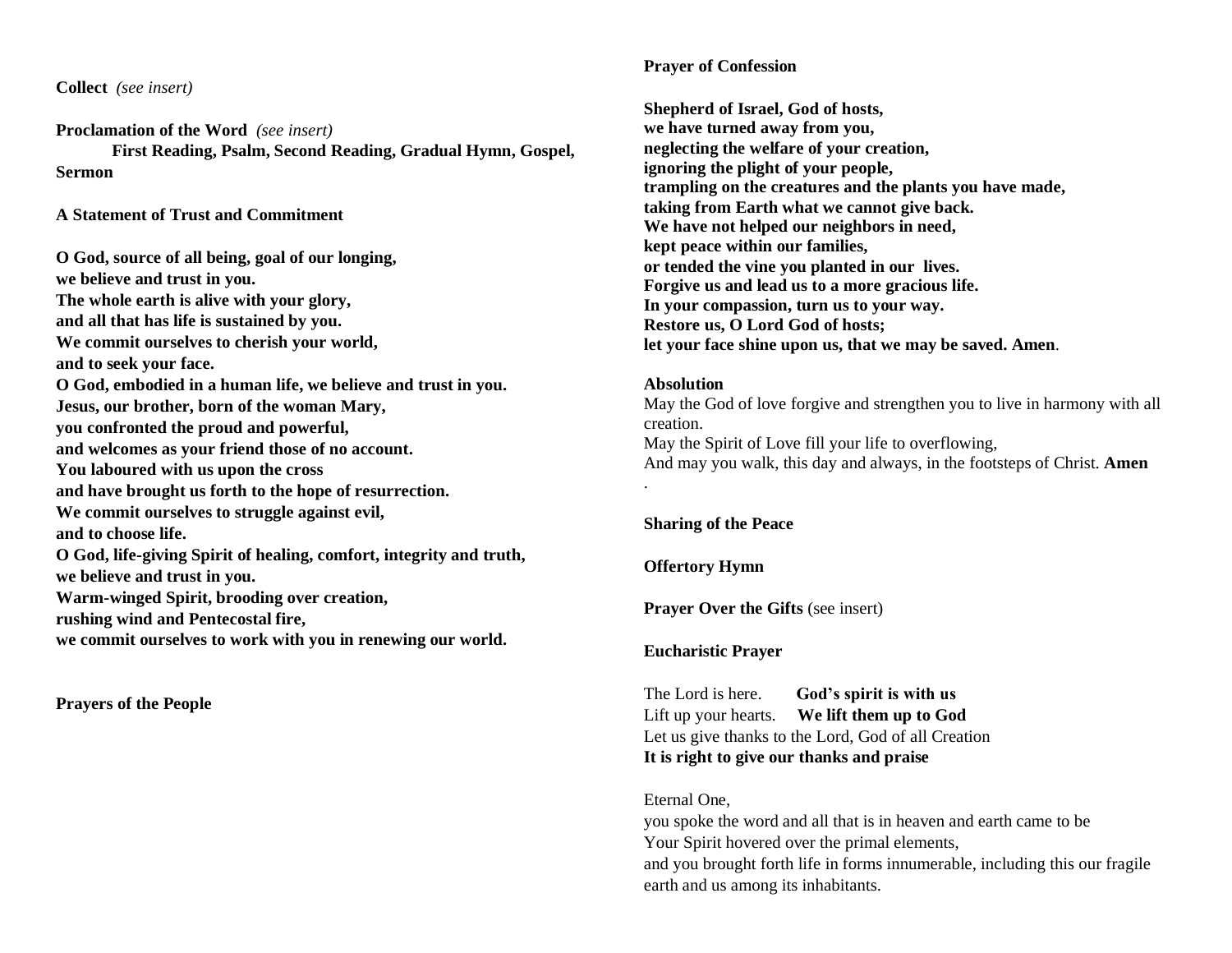As our past is in you, so our hope for the future rests with you. As we have turned away from your way, so we turn again to the warmth of your love. Through you all things are brought to new life. And so, with the wonders of creation and the songs of praise of all your creatures in heaven and on earth, we praise you now, saying :

## **Holy, holy, holy Lord. God of power and might, heaven and earth are full of your glory. Hosanna in the highest. Blessed is the One who comes in the name of the Lord. Hosanna in the highest.**

In the night that Jesus was betrayed, he took bread, work of human hands, gift of our earth and gave thanks to God, he broke the bread, gave it to his friends and said, "Take and eat, this is my body which is given for you, do this in remembrance of me" He took the wine, work of human hands, gift of our earth and gave thanks to God. He gave it to his friends saying, "This is my blood of the new covenant shed for you and for all creation for the forgiveness of sins. Every time you drink of the wine, do this in remembrance of me." So we proclaim the mystery of faith:

## **Christ has died, Christ is risen, Christ will come again.**

Therefore God, we who desire reconciliation with you, with one another and with all creation. draw close to this mystery.

As we look for Christ's second coming, reconcile us to our world and give us the broken oneness, the split unity and the buried resurrection by which we can restore your creation and fulfill your will. Send upon us and all your creation, the life-giving Spirit who first moved upon the waters of the deep. Stir in us the creative and redeem the destructive. Unite us with you through the body and blood of your Son, by whom and with whom and in whom, in the unity of your Creative Spirit. With all that has been, is and will be in your universe, we stand before you and worship you, God of all, in songs of everlasting praise. **Amen**

**Lord's Prayer** *Alternative version from Church of New Zealand* 

**Eternal Spirit, Earth-maker, Pain-bearer, Life-giver, Source of all that is and that shall be, Father and Mother of us all, Loving God, in whom is heaven:**

**The hallowing of your name echo through the universe! The way of your justice be followed by the peoples of the world! Your heavenly will be done by all created beings! Your commonwealth of peace and freedom sustain our hope and come on earth.**

**With the bread we need for today, feed us. In the hurts we absorb from one another, forgive us. In times of temptation and test, strengthen us. From trials too great to endure, spare us. From the grip of all that is evil, free us.**

**For you reign in the glory of the power that is love, now and for ever. Amen.**